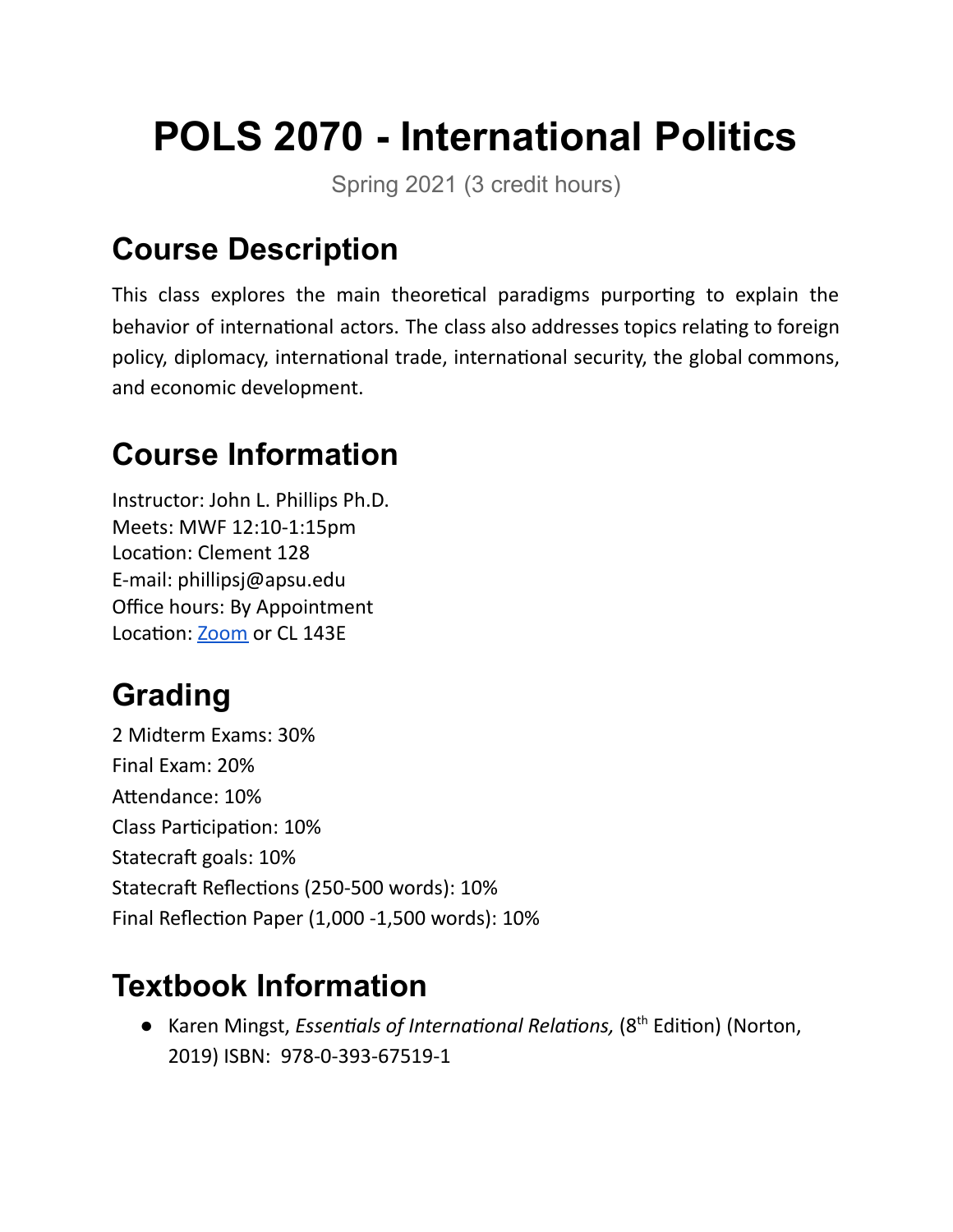- Statecraft Simulation: Students will be required to purchase access to the Statecraft Simulation for \$35 for the semester.
- To register, go to statecraftsim.com and click "Login/Create Account" to create a student account. Sign up with the following course code: PhillipsSpring2021

## **Statement of Responsibilities**

As a professor, I have the following responsibilities:

- 1. Prepare materials that help explain and improve your understanding of the readings.
- 2. Design the class so you can accomplish the objectives listed on the syllabus, including exams.
- 3. Consider that it is not always your fault if you do not understand the material.
- 4. Create a mutually respectful class environment.
- 5. Recognize that sometimes I may design or grade an exam question incorrectly and not get defensive when you politely question my grading.

As a student, you have the following responsibilities:

- 1. Complete all work (including readings) on time with proper thought.
- 2. Consider that it is not always the professor's fault that you do not understand the material.
- 3. Treat your classmates and your professor with respect.
- 4. Ask questions or look up answers when you do not understand.

## **Strategies for Success**

1. Readings are required, not optional. Doing the readings means reading well enough to understand. Your assignments test your command of the material.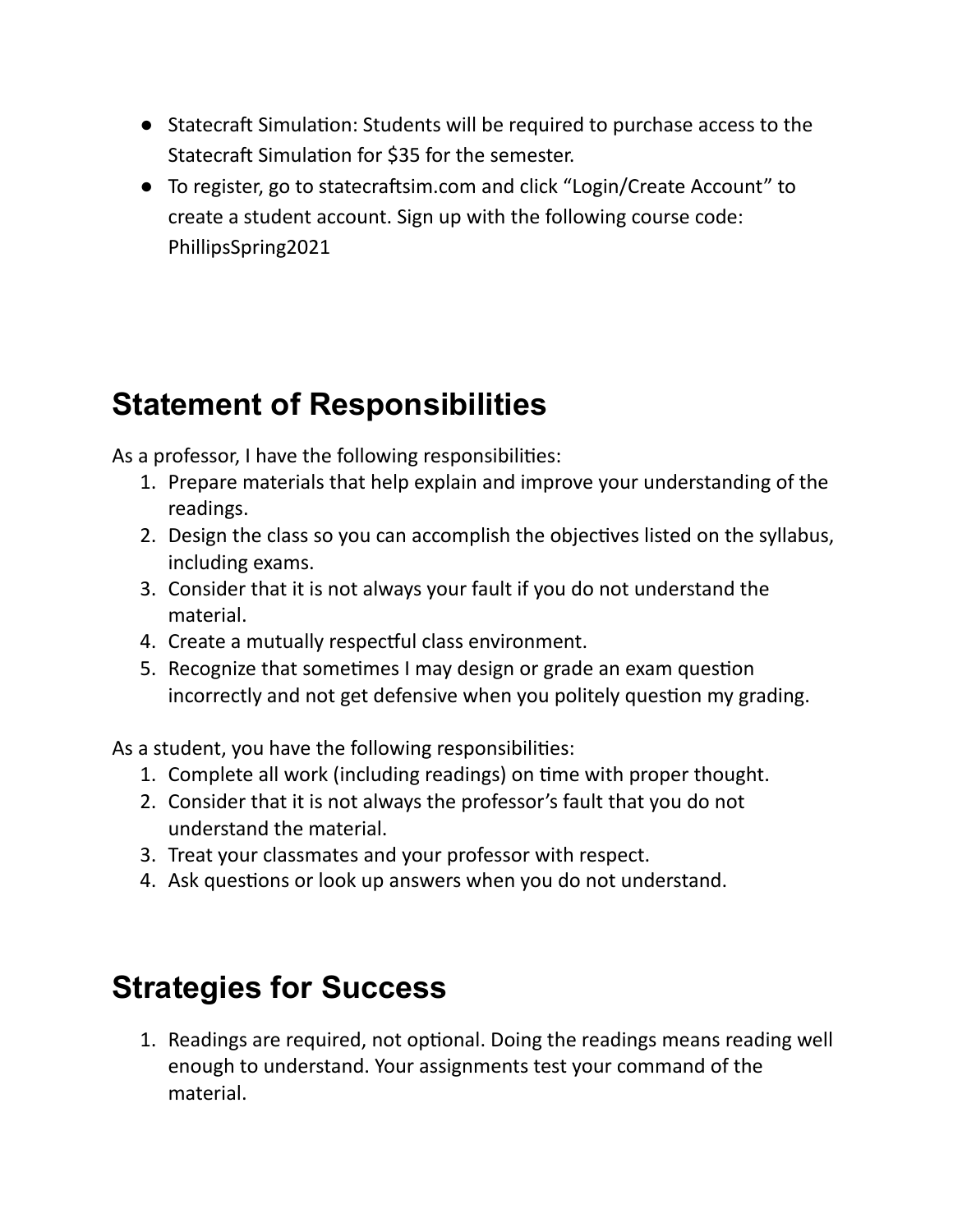- 2. Keep distractions to a minimum in class and when studying. Unless you are consulting Statecraft, your cell phone is off and packed away. Your attention is focused on the material.
- 3. Do not put things off until the last minute. There is not one assignment in this class (aside from reading) where starting to think about it the night before is a good strategy.
- 4. Ask questions of your professor, in class, by e-mail, or during office hours. Your professors here are your resources. Use them.

## **Statement of Academic Freedom**

- Students have the right to engage in polite, reasoned disagreement with the professor and other students with no penalty to their grades whatsoever.
- Everyone has the right to participate in a learning environment that emphasizes mutual respect, tolerance, and free inquiry.
- This class is a forum for critical discussion in pursuit of the truth. Both the professor and students have the right to challenge any beliefs, world-views, ideology, or attitudes, even those that many hold sacred.

## **FAQ (Frequently Asked Questions)**

#### **I text 24/7, can I use my phone in class discreetly?**

No. Unless it is required for an in-class activity, turn off your cell phone in class. If I see you on your phone when you shouldn't be, I will ask you to leave.

There is abundant evidence that cell-phone use in class diminishes your ability to retain information. Even having your cell-phone on nearby causes distraction as students check for non-existent notifications. "Off" in this case really means powered down.

If you are waiting for an important call or text, let me know before class starts and I will gladly let you leave the class to take the call (and come back).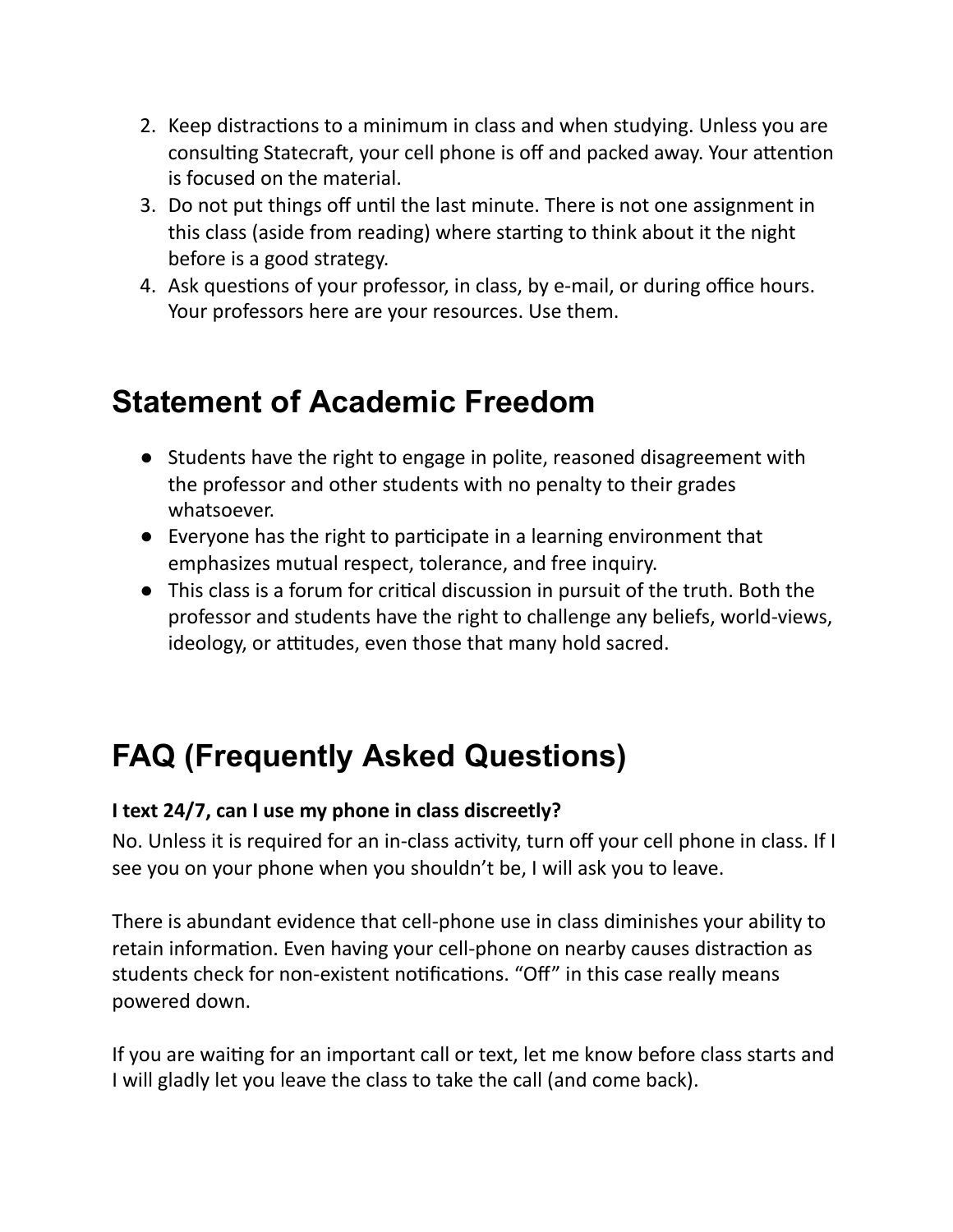If you have a smartwatch, you are not obligated to turn it off, but if you are being distracted by it, I will ask you to leave. You cannot learn effectively if you are not focused on what you are doing.

#### **May I take notes on my computer/tablet?**

This is something that we can discuss on a case by case basis. Generally, the answer is no, for reasons globally similar to those outlined in my cell phone policy. However, if you have a strong need to type notes rather than write them out by hand, let's talk.

#### **Do I really need to read? Aren't you just going to tell me what I need to know in class anyway?**

You're funny. But no. The purpose of lectures is not to tell you what you already should know from the readings, but to deepen your appreciation and understanding of the topics for that day. Readings and lectures do not substitute for one another, they complement each other. Do the reading well enough to understand it. That is a precondition for successfully completing the class.

Sometimes, we may not get to every important topic during class time. Does that mean that this important topic will not feature on an exam? Of course not. The Political Science Department and the University have laid out certain expectations as to what you should know coming out of this class. I will do my best to explain everything that matters, but circumstances and the pace of learning can be affected by unforeseeable circumstances.

#### **What about if I have to miss class?**

My attendance policy is as follows. 10% of the grade in the class just measures showing up. You have 2 free absences (no questions asked). After that, your attendance drops 5 points for every unexcused absence.

Beyond that, it is possible that some absences will be excused. An excused absence is an absence where you had no choice but not to attend class and you have relevant documentation. If you made a choice not to come because something else was more important to you, that falls squarely under the "two free absences no questions asked" clause of the syllabus. If you couldn't help not being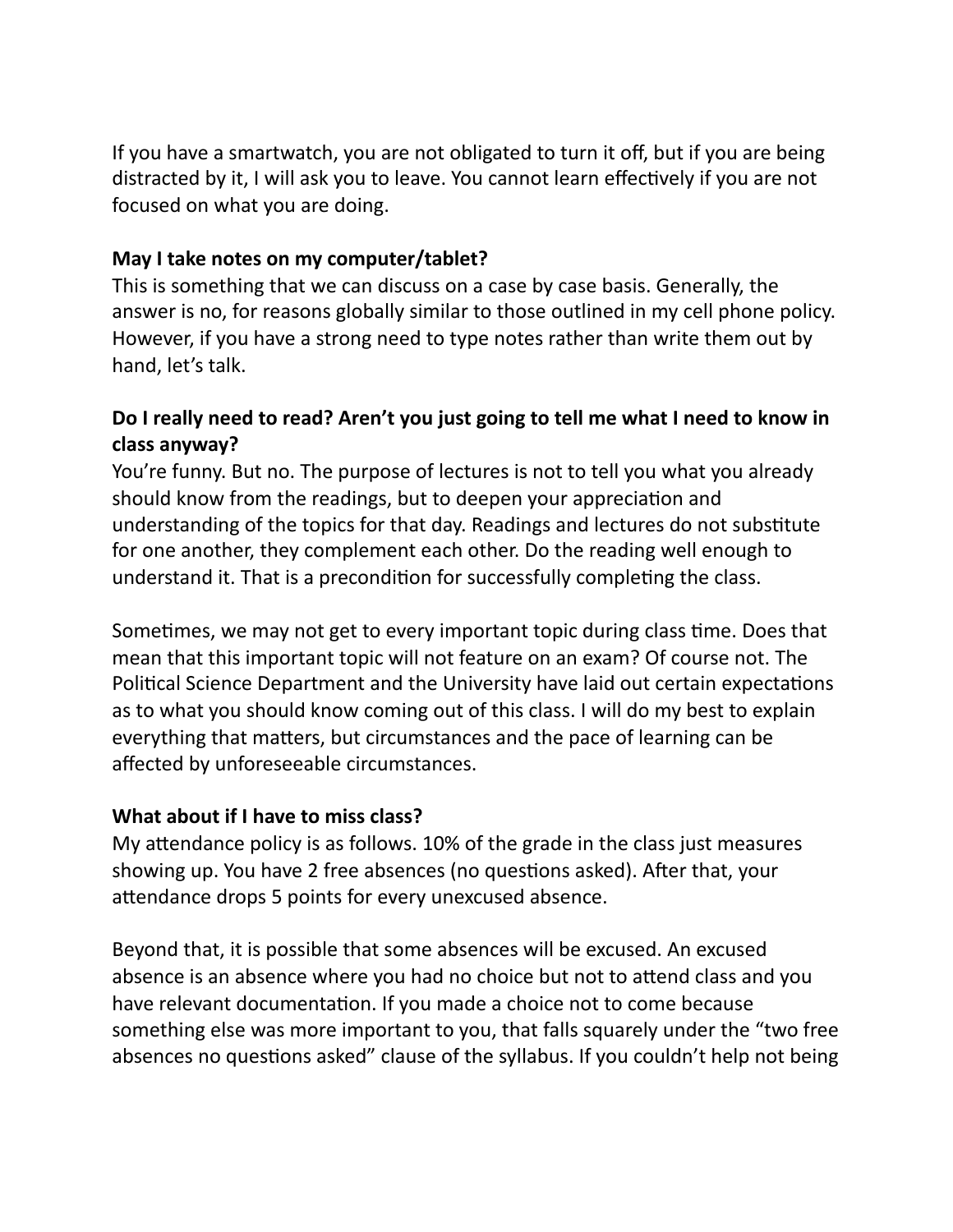there but have no way to prove it, again, that's why you have two "no questions asked" free absences.

Military affiliated students who are currently on active, reserve, or National Guard duty must submit documentation for excused absences due to annual training, battle assemblies (drills), or field training exercises. The documentation may include a memorandum signed by a unit commander with dates of above listed events and submitted to the course instructor. For students participating in Reserve Officer Training Candidacy (ROTC), field operations/exercises shall be excused absences with a letter from the ROTC Commander. Likewise, student athletes shoulds submit documentation about planned away games or meets.

It is possible that extraordinary circumstances could create a situation where I could excuse more of your absences. If you think you are in a situation that is not clearly covered by the rules just outlined, please feel free to get in touch with me  $(\text{philipsi@apsu.edu})$  and we can discuss it.

#### **I** have a really hard time getting up in the morning. Is there a penalty for arriving **late?**

Aside from the content or announcements you might miss, not really. I don't really get offended or disturbed if you're late. I figure that if you could have made it on me, you would save yourself the embarrassment of walking in late, having everyone look at you, finding a seat, making noise getting out your notebook, etc. However, if you arrive after I conduct attendance, make sure you signal your presence to me at the end of class. I may not remember later whether or not you were there. If I have no record of you, you are officially marked absent, even if you were there for most of the class period.

#### **Help! I missed the midterm/final. What can I do?**

It really depends on the circumstances. If you know in advance that you are likely to miss the midterm, please get in touch with me so that we can make arrangements. I often have students take early exams proctored by our department administrative assistant in the political science office. If you have three final exams scheduled on the same day, you are also entitled to some relief from at least one of your professors. (Though not necessarily this one)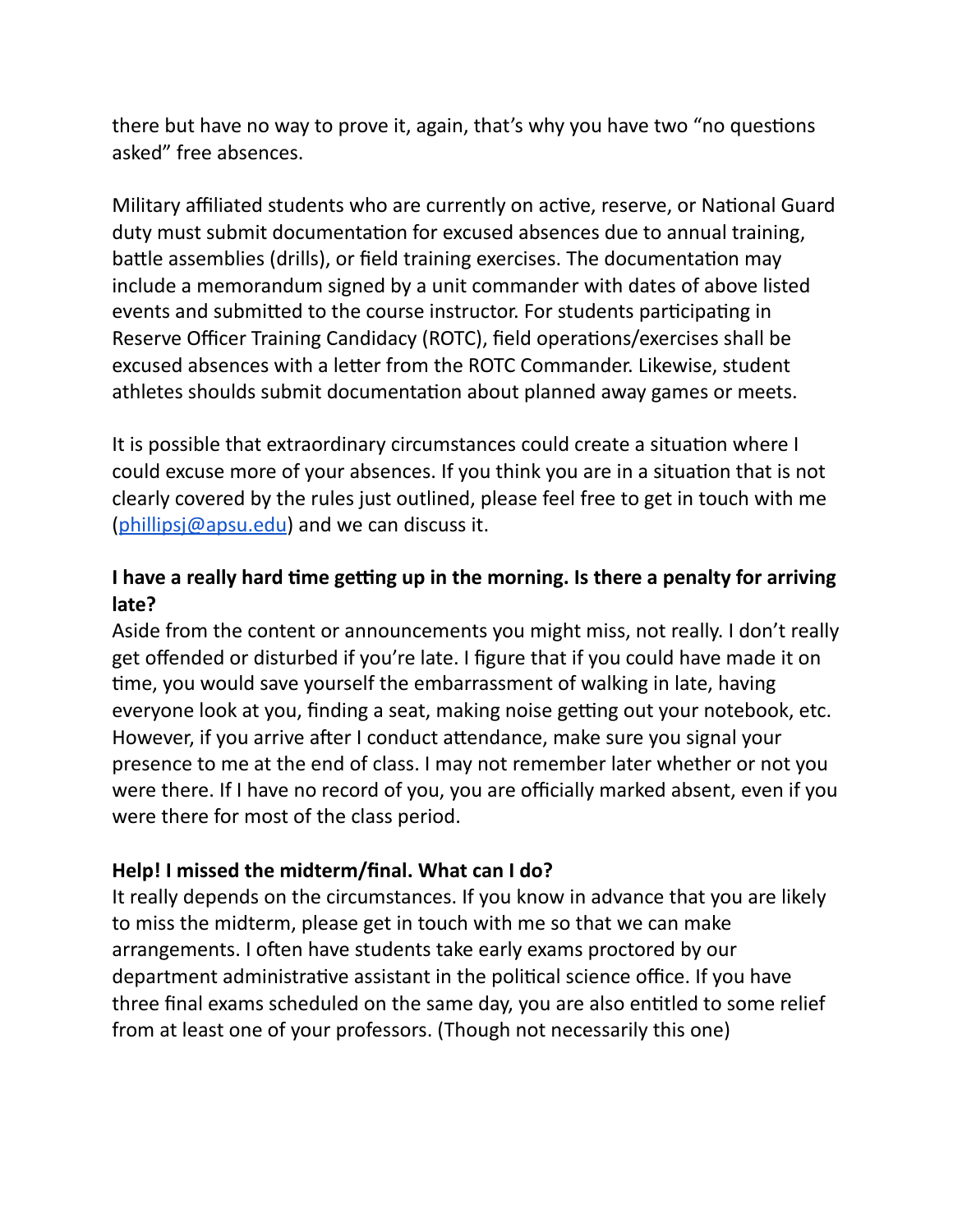If you can excuse your absence in a way that can be documented, I will usually allow you to take the exam late for no penalty. Examples might include: "My car broke down this morning" accompanied by a towing invoice or "I slipped on ice the night before and broke my foot" accompanied by an appropriate receipt from a walk-in clinic. Stuff happens, I get it. Just make sure you can document the events, and I will help you make up the work.

If you cannot excuse your absence to my satisfaction, I will still usually allow you to take the exam, but for a steep grade penalty (not less than 10 points). The quicker you inform me of your situation, the more candid you are about your situation, and the quicker you take the make up exam, the less the penalty. I will not let you make up exams more than 5 days after the class takes it, at which point you would receive a zero. If you oversleep, wake up during the exam and immediately e-mail me and come in to take the exam that day, you will get off with a 10 point penalty. If you contact me days later with an uncorroborated story about migraines or dead grandmothers, please prepare for a 30+ point penalty.

#### **I need an extension on my paper. Will you give me one?**

You can always explain your situation to me and request an extension.

#### **I missed the paper deadline. I have no excuse. Can I sll turn it in?**

Yes, for up to 3 days after the due date I accept late papers with a 5 point per day penalty.

#### **Should I take notes in class/on the readings?**

Do you have an eidetic memory? No? Then you should take notes. Yes, I will post my slides most of the time (and slides from the book publisher if  $\mathsf I$  can), but there are pieces of information that you will miss if you don't take some notes. My slides are not meant to be read so much as serve as a springboard for my lecture, so unless you know what I'm thinking their usefulness is probably limited.

#### **Help! I'm overwhelmed. I have no idea what's going on in your class.**

Being confused is part of the learning process. Worrying about grades is an unfortunate side effect. The first thing you do is e-mail me or come see me during office hours. If I don't know there is a problem, I can't help you fix it. My door is always open for students looking to learn. I will try and diagnose the problem and tailor some solutions for you.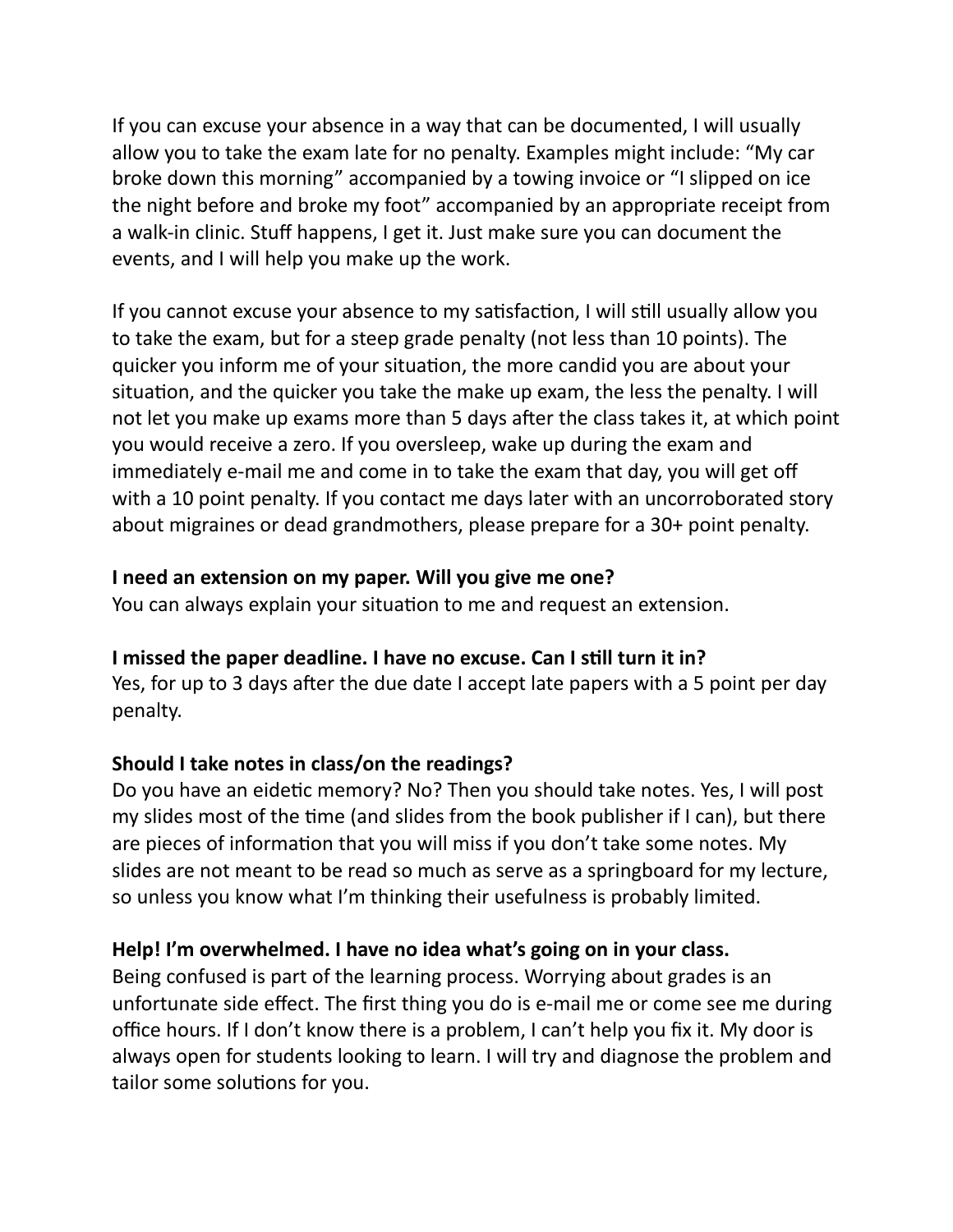I will tell you one thing, though. Past a certain point in their education, good students are focused on learning not on grades – that's how they get good grades.

#### **Do you give extra-credit?**

From time to time, I will offer opportunities for students to earn some extra credit. However, extra credit is not offered because you need it. It is offered when I see opportunities for academic enrichment outside normal class work.

#### **What is the best way to get in touch with you?**

I prefer e-mail at phillipsj@apsu.edu. My e-mail goes to my phone so unless your e-mail requires me to look something up, you should get a quick response. D2L mail is also fine, but because it doesn't sync up to my phone, my response time is slower. You can also stop by my office during office hours. That time is reserved for students and I'm happy to see you then. Calling my office number is hit or miss, but if I'm not busy I'll probably pick up. Calling or texting my cell phone is never appropriate; neither is twitter or facebook. I suppose if you want to leave a note in my mail box at the department that's fine too.

Outside working hours (after 6pm and on weekends), my turn around time will be slower than normal, but I will respond to your communication, I promise.

#### **Can I add you on Facebook?**

Sure. I usually accept all student requests at the end of the semester. I enjoy keeping in touch with former students and seeing all the wonderful things you do as you go out into the world.

#### **Will there be a curve on the assignments?**

Sometimes I curve the exams, especially if a question turns out to be unclear or ambiguous. I don't curve essays or take home work more generally. (If something about the instructions was not clear to you, you should probably have asked about it...)

#### If I give you a draft of a paper a week before it's due, will you look at it and give **me comments?**

Yes. And I promise I will get it back to you in 48 hours. However, anything inside the week before the due date, I will handle at my discretion.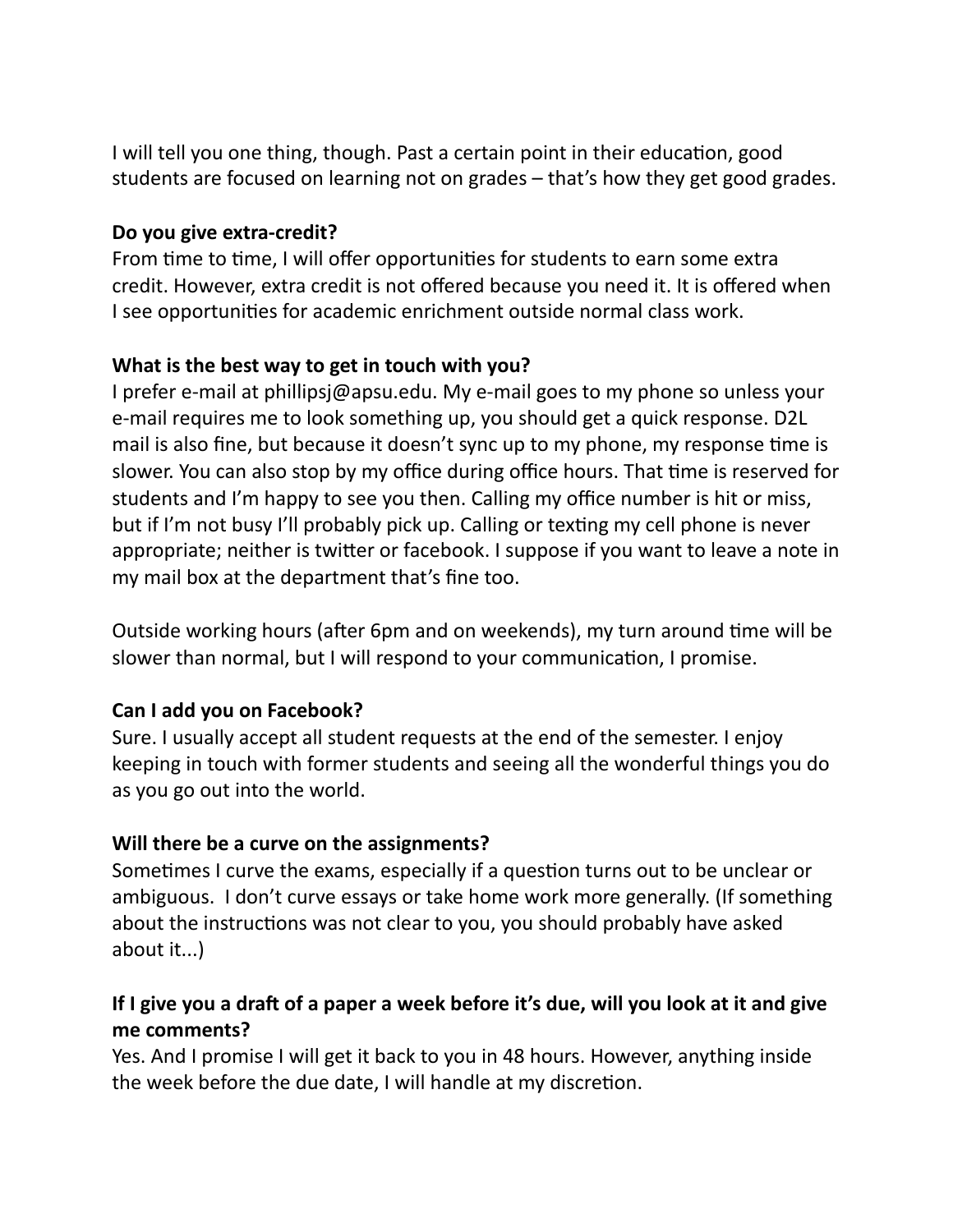#### **Your D2L files won't open for me. Help!**

This is where you need the D2L Help Desk. Visit here for common problems and fixes: Common D2L [Problems](http://www.apsu.edu/online/student-d2l-help) The IT Help Desk can help with software problems: IT Help [Desk](mailto:govstech@apsu.edu) Cal[l](mailto:online@apsu.edu) D2L [Help](mailto:online@apsu.edu) for D2L specific issues: 931-221-6625 (available from 8 to 4:30 whenever the university is open)

#### **Where and in what format should I hand in papers/essays/memos?**

Your final paper and your reflection papers are due in the D2L Assignments area. There will be a folder for each assignment. Make sure you put your paper in the right folder.

I reserve the right to reject and fail papers that do not meet the minimum or maximum length requirements. I also reserve the right to reject and fail papers that are unintelligible, poorly proofread, or contain inadequate citations.

Late papers are subject to a 5 point penalty per day late up to 3 days. After 3 days (15 points off), late papers will no longer be accepted and the student will receive a 0.

There is no particular citation format required in this class. Feel free to use APA, Chicago, or MLA citations as long as they are clear.

#### **I really need this class to graduate. How can I maximize my chances of passing the class?**

Well, there is no formula for success. Like every class, if you read the material, listen in class, and ask questions or do independent research when there are things you don't understand, you will likely do fine.

#### **D2L froze during my quiz! I submied my paper but D2L glitched and it's not there! That discussion post I just hit send on has disappeared! Help!**

Bear in mind that I am not tech support. I don't control D2L performance. However, please alert me of the issue. Save your quiz answers often. I can usually retrieve saved answers on a quiz even if your browser crashes. Word documents have timestamps. If I can see that you didn't save the file after the due date, I will accept the essay that didn't make it into the drop box. If I see that you have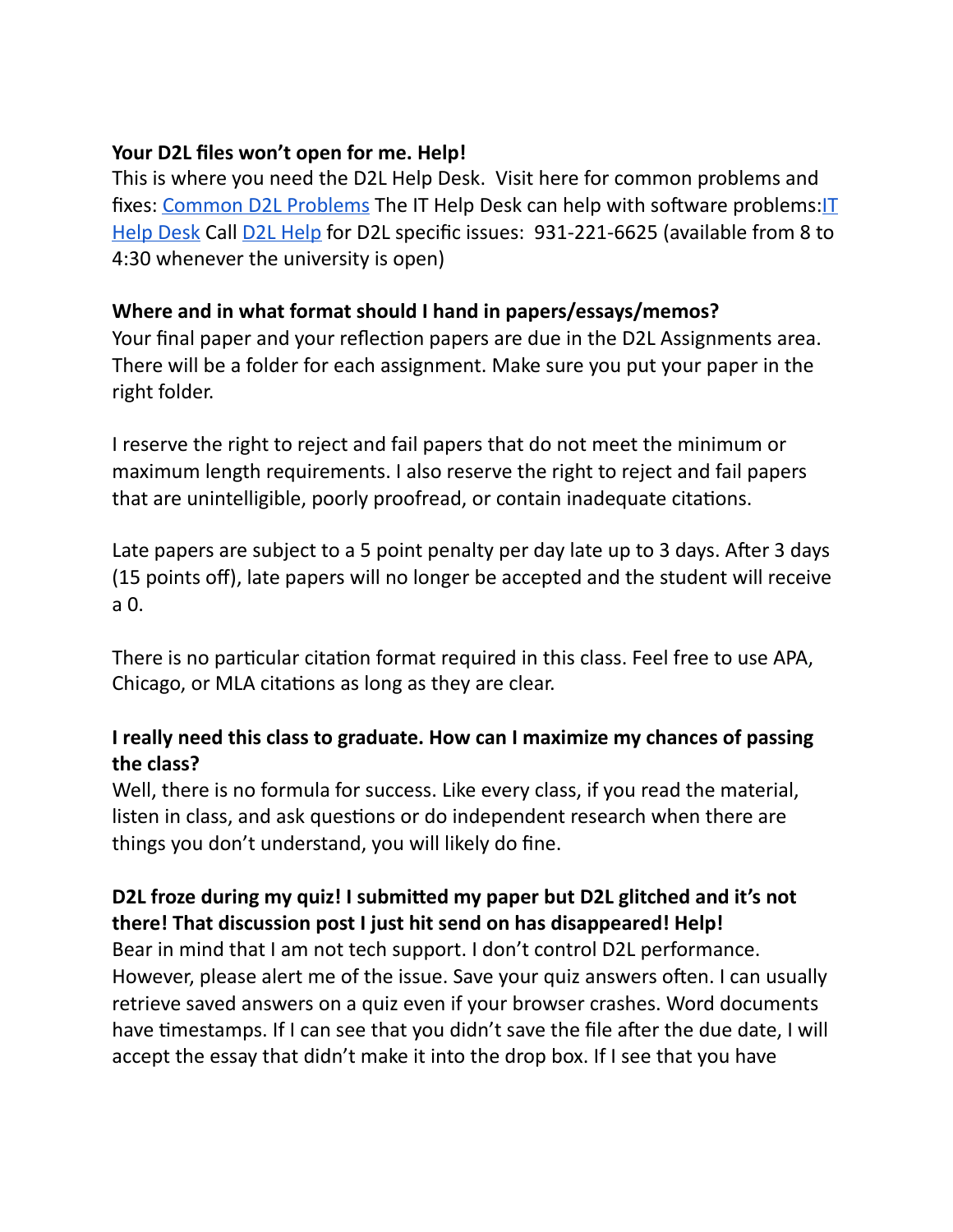worked on the paper since the due date, I will treat the paper as late. (If you lie, I will also report your academic dishonesty to the Dean of Students)

#### **I want to bring something to eat or drink to class. Can I do that?**

As long as the university is under Covid-19 protocols, no food or beverages are permitted in the classroom. After all, you would have to lower your masks to ingest them and that would diminish the safety of those around you.

#### **If I miss a class, will you tell me if I missed anything important? Will you give me your notes or slides?**

When you miss class, it is your responsibility to make up the work without adding to your professor's. Seek the notes from a fellow student.

If there are slides, I will post them on D2L.

## **University Mandated Materials and Disclaimers**

### **Course Goals**

The course contributes to the mission of the university and the political science program. By taking this course, students will:

- 1. The students' political literacy will be enhanced through doing the assigned readings, participating in in-class/online discussions, and writing of topical essays as part of the course examinations.
- 2. This course will help develop abstract, critical, and analytical thinking skills through comparing and contrasting of major theoretical perspectives in international relations.
- 3. The students will gain a broad exposure to some major methodological tools used in the field of international studies.
- 4. This course will increase students' awareness of various cultures of the world, their value systems, and contribution to complexity of the international system.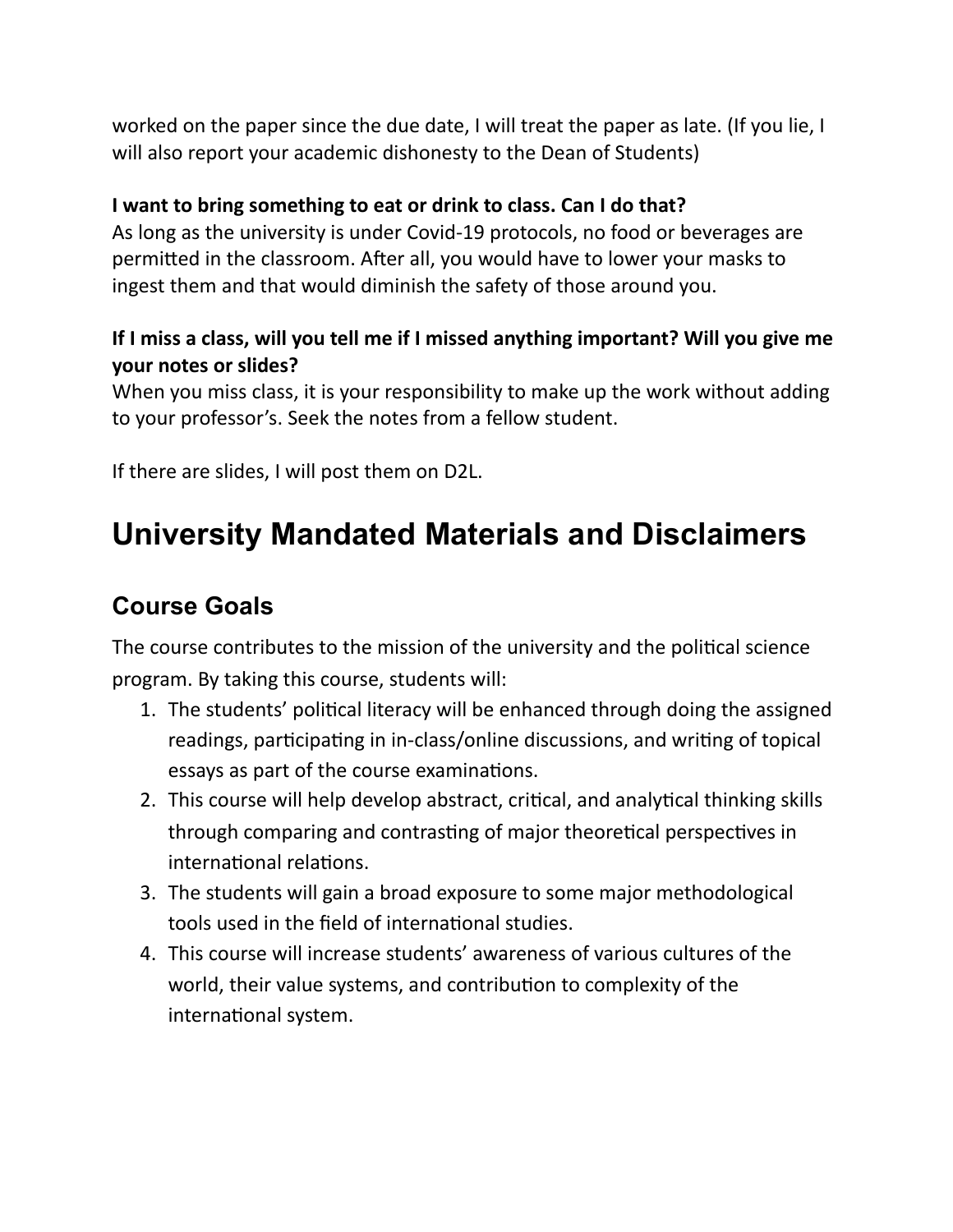5. This course will enhance students' appreciation and interest in international studies and prepare them for more advanced studies in Political Science students'.

### **Course Objectives**

- 1. To introduce students to the fundamental theories and concepts developed to explain the relations between different actors in the global political environment, characteristics of those relations and their consequences (2 & 3).
- 2. To examine the historical development of nation-states, patterns of their interactions, and international institutions  $(4 \& 5)$ .
- 3. To analyze and develop an understanding of the political, economic, and social ramifications of the world dominant political cultures using current examples (2 & 5).
- 4. To provide students with an accessible system of knowledge about the complexity of the global political issues such as international security, international political economy and globalization  $(2, 3, 8, 5)$ .
- 5. To enhance students' appreciation for diversity and complexity of international system  $(2, 5, 8, 6)$ .

### **Learning Outcomes**

See Learning [Outcomes](https://docs.google.com/document/d/1XM0gmY0B5svQfRor8gW8mQhlcpJ_0G8a7FNvZu6pTn4/edit?usp=sharing) in the D2L Course Content Section.

### **Statement of Academic Integrity**

Familiarize yourself with the university policy regarding academic integrity. Do not violate it. Any form of cheating will be referred to the Dean of Students and dealt with in accordance with the university policies described here[:](http://www.apsu.edu/sites/apsu.edu/files/policy/3035.pdf) [University](http://www.apsu.edu/sites/apsu.edu/files/policy/3035.pdf) [Academic](http://www.apsu.edu/sites/apsu.edu/files/policy/3035.pdf) Policies.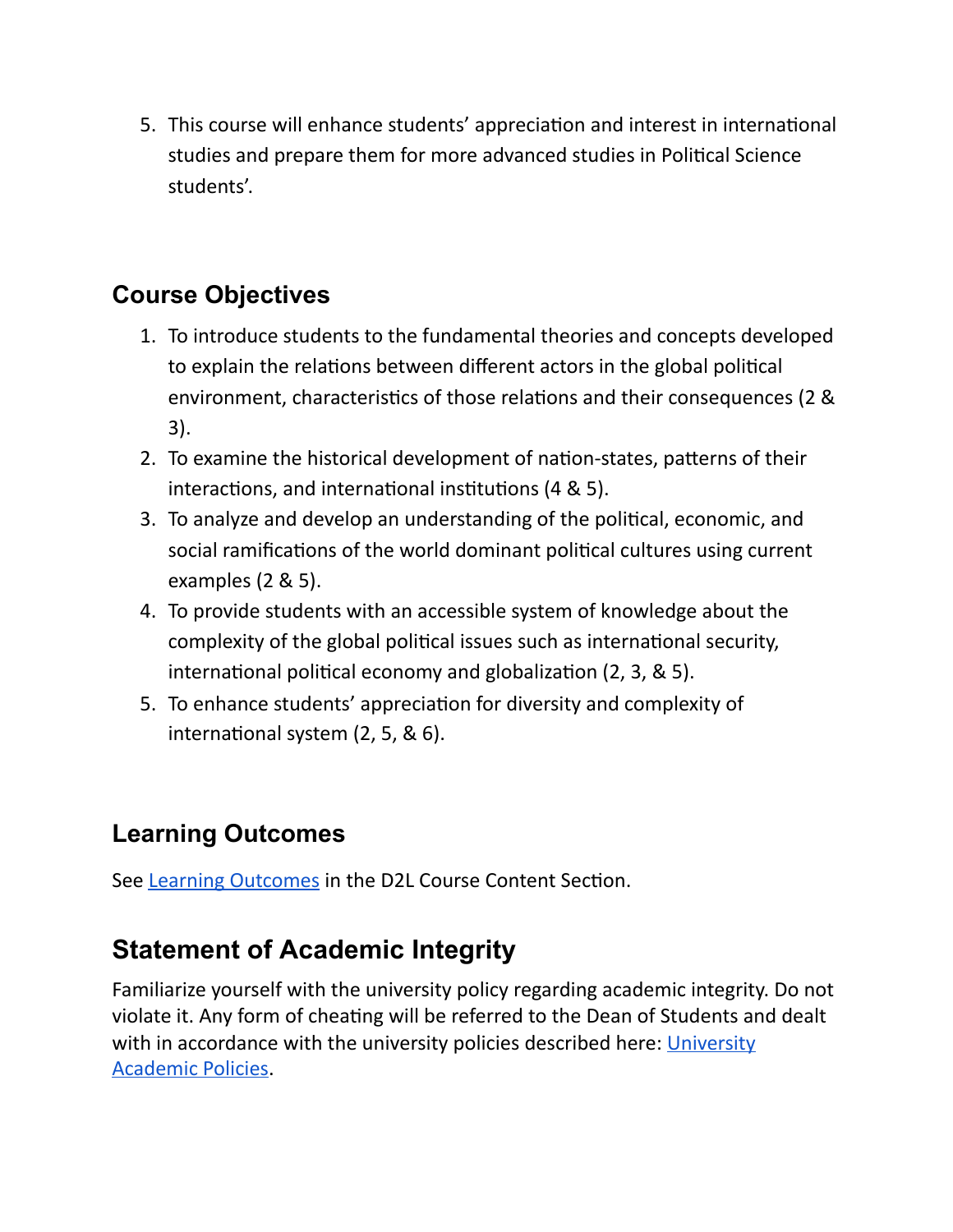Other than copying homework assignments off of fellow students and lifting material off the internet (which is intentional misconduct), most academic misconduct is unintentional, particularly in the area of improper citation in your homework, quizzes, and papers. If you are unsure about proper citation, please consult with me. One good source for APA citation guidelines can be found here: **APA Citation Guide** 

The following is the definition of Academic Misconduct from APSU's Policies and Procedures Manual:

1. Plagiarism. The adoption or reproduction of ideas, words, statements, images or works of another person as one's own without proper attribution. 2. Cheating. Using or attempting to use unauthorized materials, information, or aids in any academic exercise or test/examination. The term academic exercise includes all forms of work submitted for credit or hours.

3. Fabrication. Unauthorized falsification or invention of any information or citation in an academic exercise.

4. Facilitation or Collusion. Assisting or attempting to assist another to violate a provision of the institution's student code of conduct regarding academic misconduct.

### **Students with Disabilities**

Any student who has a disability that may affect his/her academic performance is encouraged to make an appointment with me to discuss this matter, or you may contact Disability Services; telephone 221-6230; tty 221-6278; fax 221-7102.

### **COVID-19 Statement & Guidelines**

Austin Peay State University is concerned for the health and well-being of the entire community. The nature of COVID-19 is such that each of our individual actions affects not only our personal well-being but also those of every other person with whom we interact or share a space. Given the possibility of changes to CDC guidelines or those of local or state officials, students and faculty alike will need to be adaptable and flexible as events may occur that necessitate a change in the course schedule or mode of delivery. To minimize the disruption that might occur if a student falls ill or is unable to attend classes for some other legitimate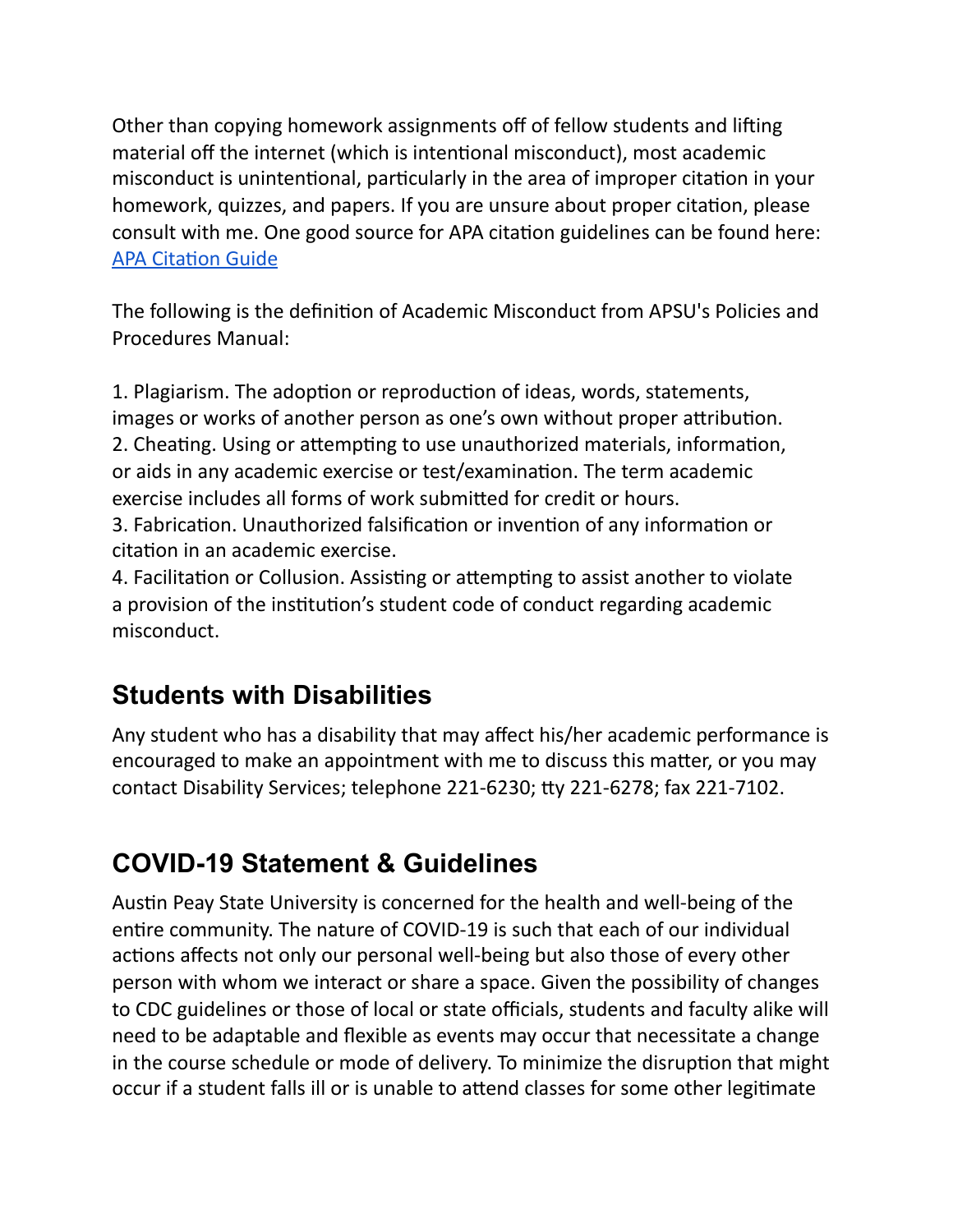reason, class materials must be made available electronically to students unless the nature of the coursework makes this impossible.

To enhance the health and safety of the APSU community, it is expected that every member of this course acknowledges the following university guidelines:

#### **Masks and face coverings:**

All students are expected to wear masks or face coverings and maintain physical distancing in all university buildings. Both are necessary classroom requirements that will help keep our community safe.

- 1. All students and instructors must arrive to class wearing a mask or face covering over their mouth and nose. If a student does not have a mask or face covering, the student must pick up a disposable mask (available throughout campus  $-$  in classrooms and in administrative academic department offices) before joining the class session.
- 2. If a student habitually arrives to class without wearing a mask or face covering, the student may be advised that they can only attend an online section of the course, if such an option is available, for the remainder of the semester. If the course is not available online, the student will be informed that the in-person course is the only option and they will be given one more opportunity to return to class and wear a mask or face covering. The instructor will file a report with the Dean of Students in the Office of Student Affairs. The student may face sanctions up to and including the student being administratively withdrawn from the course and not receive a refund of tuition or fees.
- 3. If a student refuses to put on a mask or face covering in a class, after being instructed to do so, the instructor will request that the student leave the class. The instructor will file a report with the Dean of Students in the Office of Student Affairs. The student will face sanctions up to and including the student being administratively withdrawn from the course and not receive a refund of tuition or fees. If a student refuses to leave the classroom upon request from an instructor, campus police will be called to escort the student from the classroom. In this case, the student will again be referred to the Dean of Students in the Office of Student Affairs. If this situation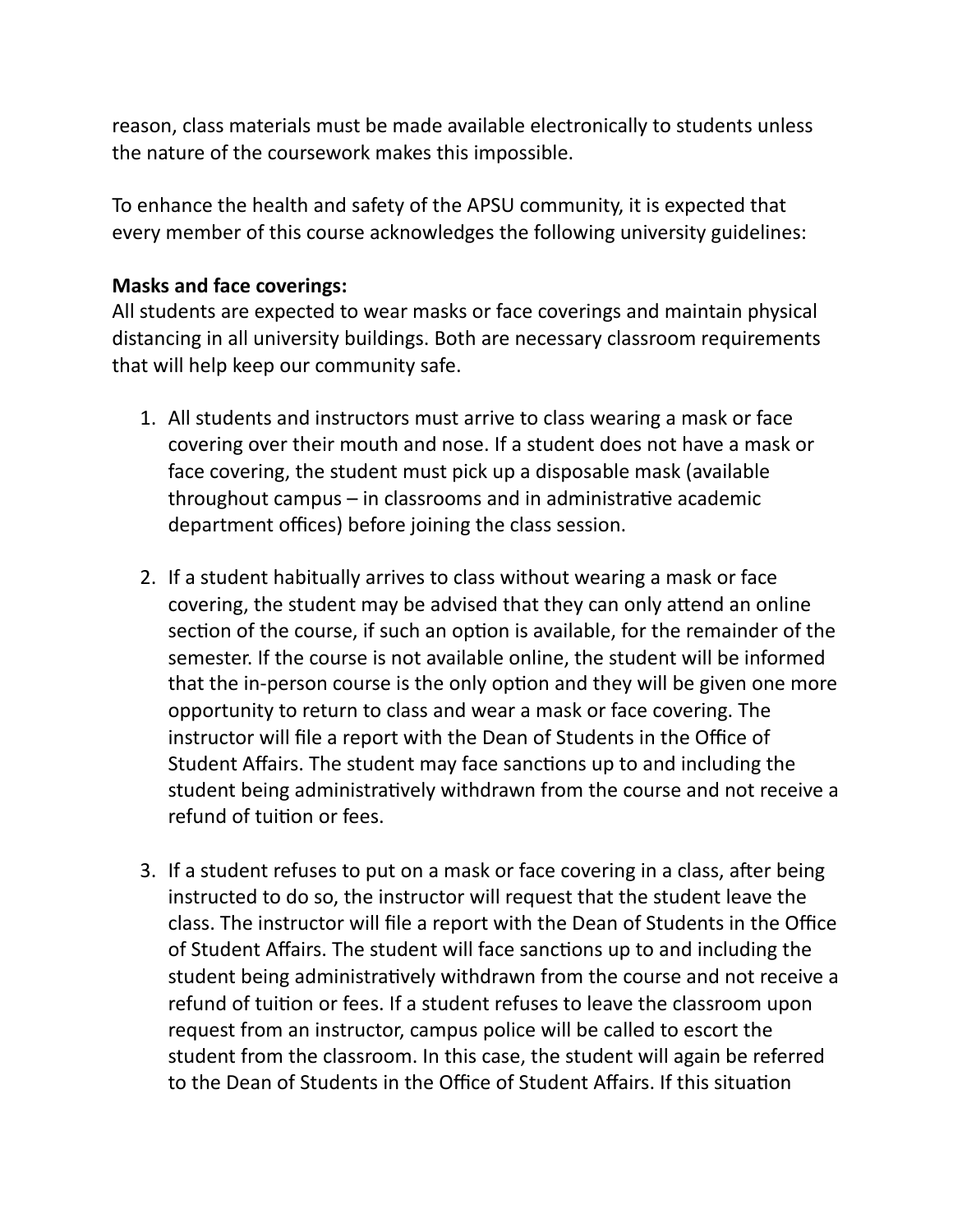occurs, the faculty member may take a break or dismiss the class for that day at their discretion. (Questions regarding Failure to Comply Code of Student Conduct violations should be directed to the Dean of Students, 931-221-7323).

4. If a student has a medical condition that inhibits the student's ability to wear a mask or face covering, the student must contact Disability Services to receive an accommodation (931-221-6230). If a student seeks an exception to the mask requirement, the faculty member and advisor should work with the student to seek an online section of the course. If an online section is not available, or the student does not wish to enroll in the online course, the faculty member will provide instruction to the student remotely, using available lecture capture and other appropriate technology.

#### **Student Illness:**

If a student tests positive for COVID-19 or is experiencing any COVID-19 symptoms (fever or chills, shortness of breath or difficulty breathing, cough, muscle pain, sore throat, headache, fatigue, new loss of taste or smell, congestion or runny notes, nausea or vomiting, diarrhea), remain at home, please complete the COVID-19 reporting form, and seek medical assistance or COVID-19 testing if instructed to do so. Students may reach out to Boyd Health Services for guidance. The student should not return to class (or campus activities) until the student has been released by Boyd Health Services. Boyd Health Services will provide guidance during the quarantine/isolation period and a representative from the Office of the Dean of Students will contact the student to provide additional information.

### **Students with Disabilities**

Any student who has a disability that may affect his/her academic performance is encouraged to make an appointment with me to discuss this matter, or you may contact Disability Services; telephone 221-6230; tty 221-6278; fax 221-7102.

### **Minors in the Classroom**

Minors (any non-student under the age of 18) accompanying staff, faculty, students or visitors on campus are not permitted in the classroom.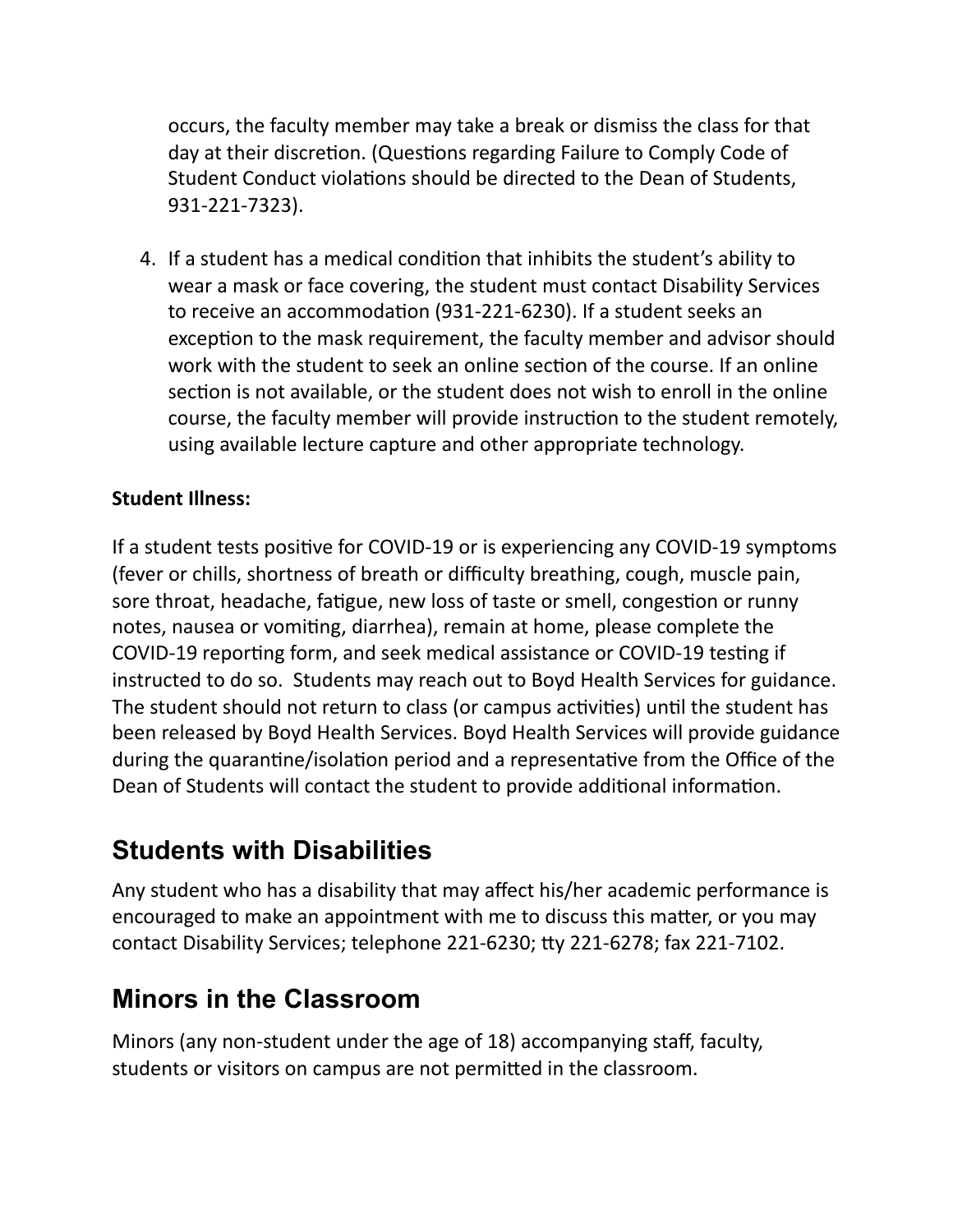### **Service Animals in the Classroom**

Consult Policy 3:007 Animals on Campus for appropriate situations allowing service animals in the classroom.

## **Caveat**

The above schedule and procedures are subject to change in the event of extenuating circumstances

### **Midterm Grades**

A midterm grade shall be awarded for all students in this course. The grade awarded may not necessarily be based on 50% of the course requirements and may or may not differ from the final grade. Your midterm grade will be posted on AP Self Service.

## **Semester Schedule of Readings & Assignments**

**Wednesday, January 20: Welcome/Introductions** 

#### **Friday, January 22: Power and International Relations**

● Moises Naim, "How Power Works," in *The Decay of Power* 20-34 (Basic Books, 2013) (D2L)

#### **Monday, January 25: How to Study International Relations**

**●** Mingst, Chapter 1, 3-17

#### **Wednesday, January 27: A Brief History of the Last 500 Years (Part I)**

**●** Mingst, Chapter 2, 19-42

#### **Friday, January 29: A Brief History of the Last 500 Years (Part II)**

● Mingst, Chapter 2, 42-65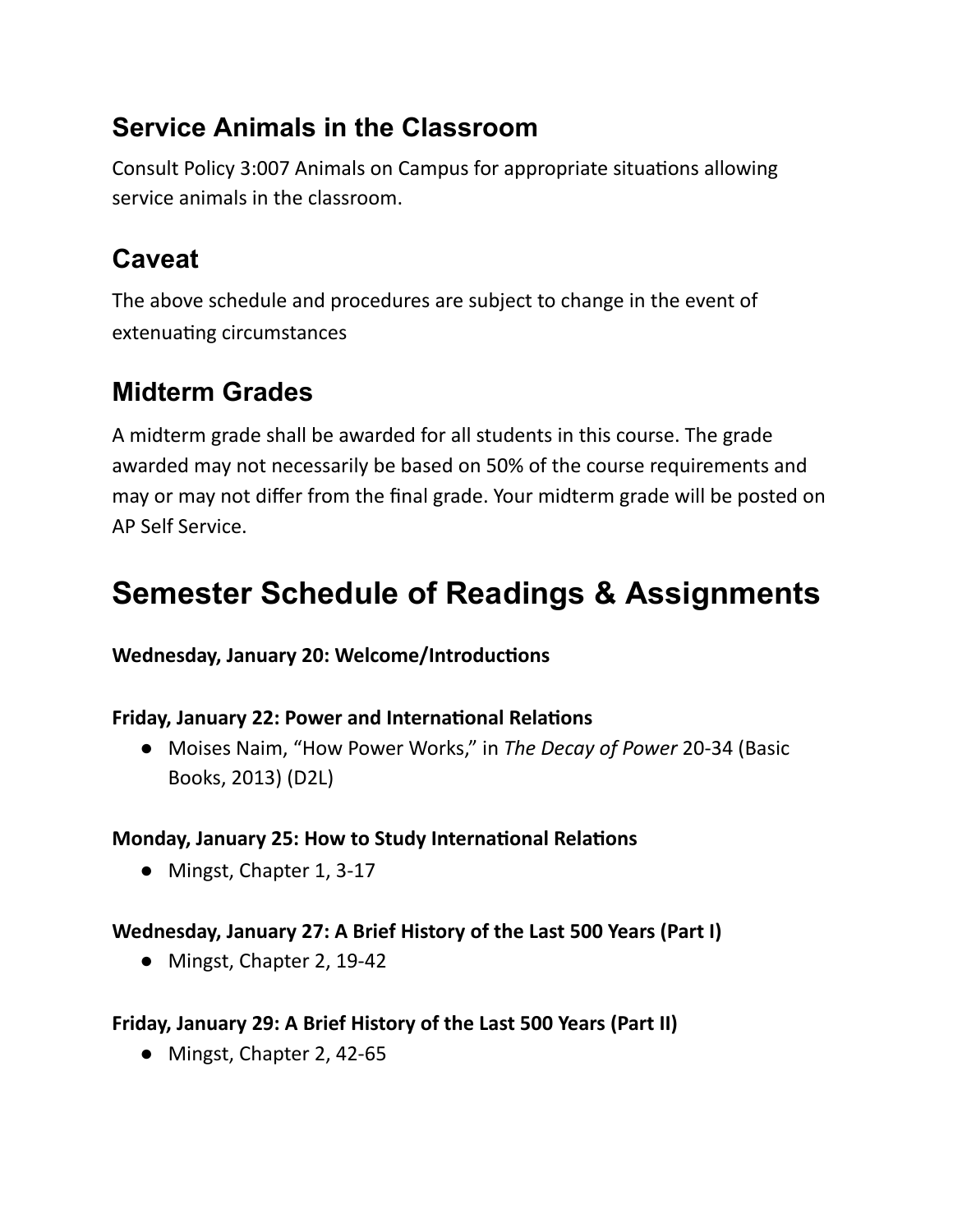#### **Monday, February 1: Power and Principle in World Affairs: Questions from the Ancient World**

- Thucydides, "The Melian Dialogue" 8-14
- Michael Walzer, "Against Realism," *Just and Unjust Wars*, (Basic Books, 1977) 3-20

#### **Wednesday, February 3: The Security Dilemma**

● Robert Jervis, "Offense, Defense, and the Security Dilemma," 90-111

#### **Friday, February 5: Theories of IR: Classical Realism**

**●** Mingst, Chapter 3, 67-80

#### **Monday, February 8: Theories of IR: Neorealism**

**●** Stephen Kotkin, "Realist World,"*Foreign Affairs* (July/August 2018), 10-15

#### **Wednesday, February 10:Theories of IR: Liberalism**

- **●** Mingst, Chapter 3, 81-86
- Daniel Deudney & John Ikenberry, "Liberal World,"*Foreign Affairs* (July/August 2018), 16-24

#### **Friday, February 12: Theories of IR: Neoliberal Instuonalism**

- Ilan Goldensang, "What a War With Iran Would Look Like," *Foreign Affairs,* June 3, 2019
- Drew Hinshaw, Joe Parkinson, and Benoit Faucon, "Swiss Backchannel Helped Defuse US-Iran Crisis," in *Wall Street Journal*, January 10, 2020

#### **Monday, February 15: Mini Spring Break**

● No Class :(

#### **Wednesday, February 17: Theories of IR: Constructivism and Radical Theories**

● Mingst, Chapter 3, 86-98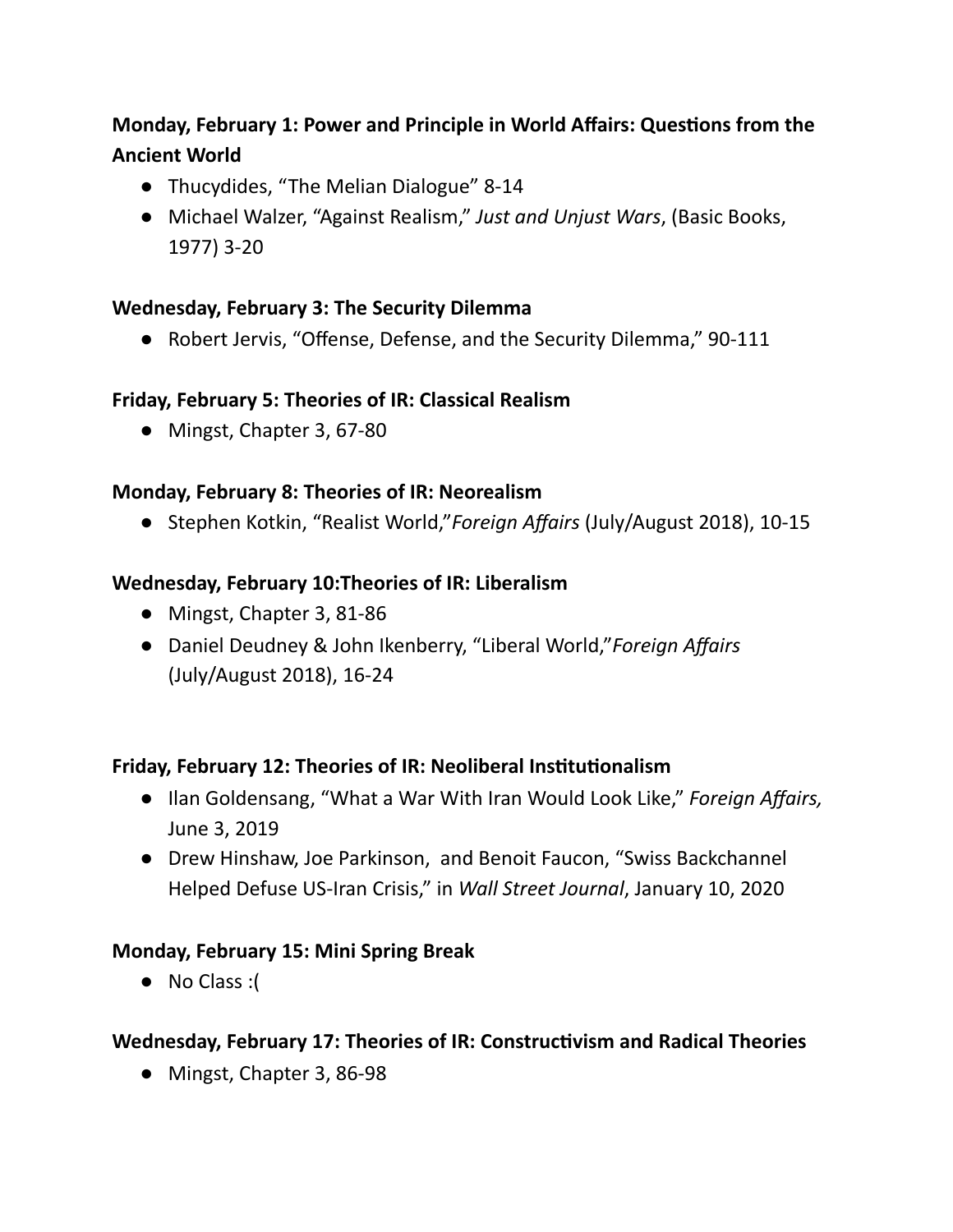#### **Friday, February 19: Theories of IR: Constructivism and Radical Theories** (continued)

- **●** Amy Chua, "Tribal World,"*Foreign Affairs* (July/August 2018), 25-33
- Mohammad Javad Zarif, "What Iran Really Wants," *Foreign Affairs*, May/June 2014

#### **Monday, February 22: Statecra Turn 0.**

- Read and Study the Statecraft Manual
- Take Foreign Policy Attitude Test on State Craft Sim
- Bring a laptop to class if you can.

#### **Wednesday, February 24: Levels of Analysis: The System, the State, & the Individual**

**●** Mingst, Chapter 4, 107-147

#### **Friday, February 26: The Tools of Statecra**

● Mingst, Chapter 5, 149-165

#### **Saturday, Feb 27 11:45pm: Turn 0 ends**

- $\bullet$  Instruction Manual Quiz #1 must be completed by end of turn 0
- All decisions relating to turn 0 must be entered

#### **Monday, March 1: The Tools of Statecraft (continued)**

- Mingst, Chapter 5, 165-184
- Philip Zelikow, Eric Edelman, Kristofer Harrison, and Celeste Ward Gwenter, "The Rise of Strategic Corruption," *Foreign Affairs*, July/August 2020, 107-120

#### **Wednesday, March 3: Statecra Turn 1 Discussion & Exam Prep**

- Check what happened in statecraft after turn 0 ended.
- $\bullet$  Write Reflection #1 on turn 0. Turn it in on the Statecraft site by class time.
- Bring a laptop to class if you can.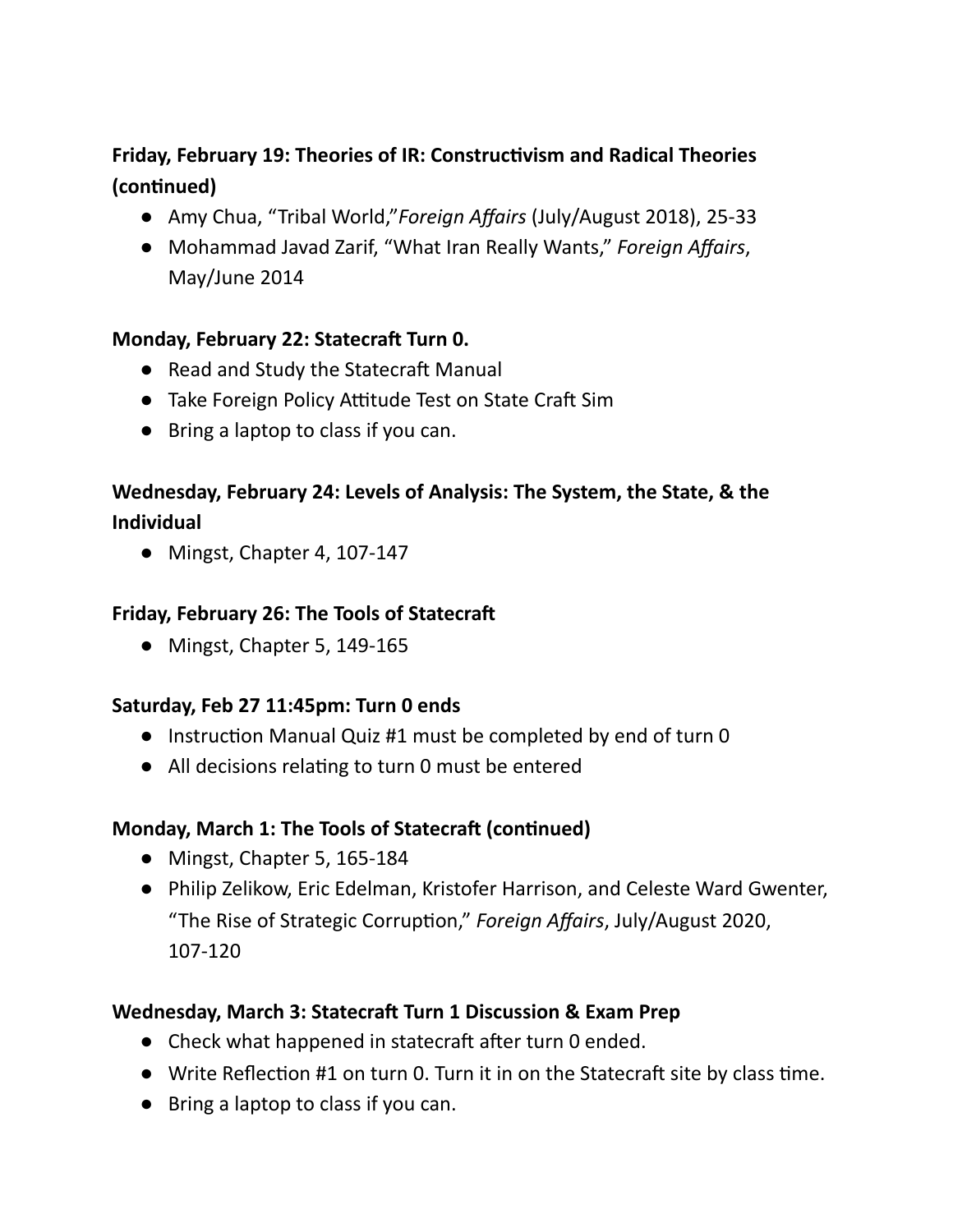#### **Friday, March 5: Exam 1**

● You may bring a 3x5 notecard with you as a memory aid.

#### **Saturday, March 6 11:45pm: Turn 1 Ends**

- Instruction Manual Quiz #2 must be completed
- All decisions relating to turn 1 must be entered

#### **Monday, March 8: Statecra Turn 2 Discussion & Intro to War**

- **●** Mingst, Chapter 6, 187-206
- $\bullet$  Write Reflection #2 on turn 1. Turn it in on the Statecraft site by class time.

#### **Wednesday March 10: The Causes of War**

**●** Mingst, Chapter 6, 206-224

#### **Friday March 12: Mini-Spring Break #2**

● No class :(

#### **Saturday, March 13 11:45pm: Turn 2 Ends**

• All decisions relating to turn 2 must be entered

#### **Monday, March 15: Statecra Turn 3 Discussion & WWI Case Study**

- Reread Mingst. 32-36
- $\bullet$  Write Reflection #3 on turn 2. Turn it in on the Statecraft site by class time.

#### **Wednesday, March 17: World War I: World War I: Connued**

- Scott Sagan, "1914 Revisited," International Security (1986) (D2L)
- Gordon, "Domestic Conflict and WWI," Journal of Modern History (1974) (D2L)

#### **Friday, March 19: Discussion of Cyberwarfare**

● Jordan Robertson & Michael Reilly, "The Big Hack" *Bloomberg Businessweek*, Oct. 4 2018, 1-34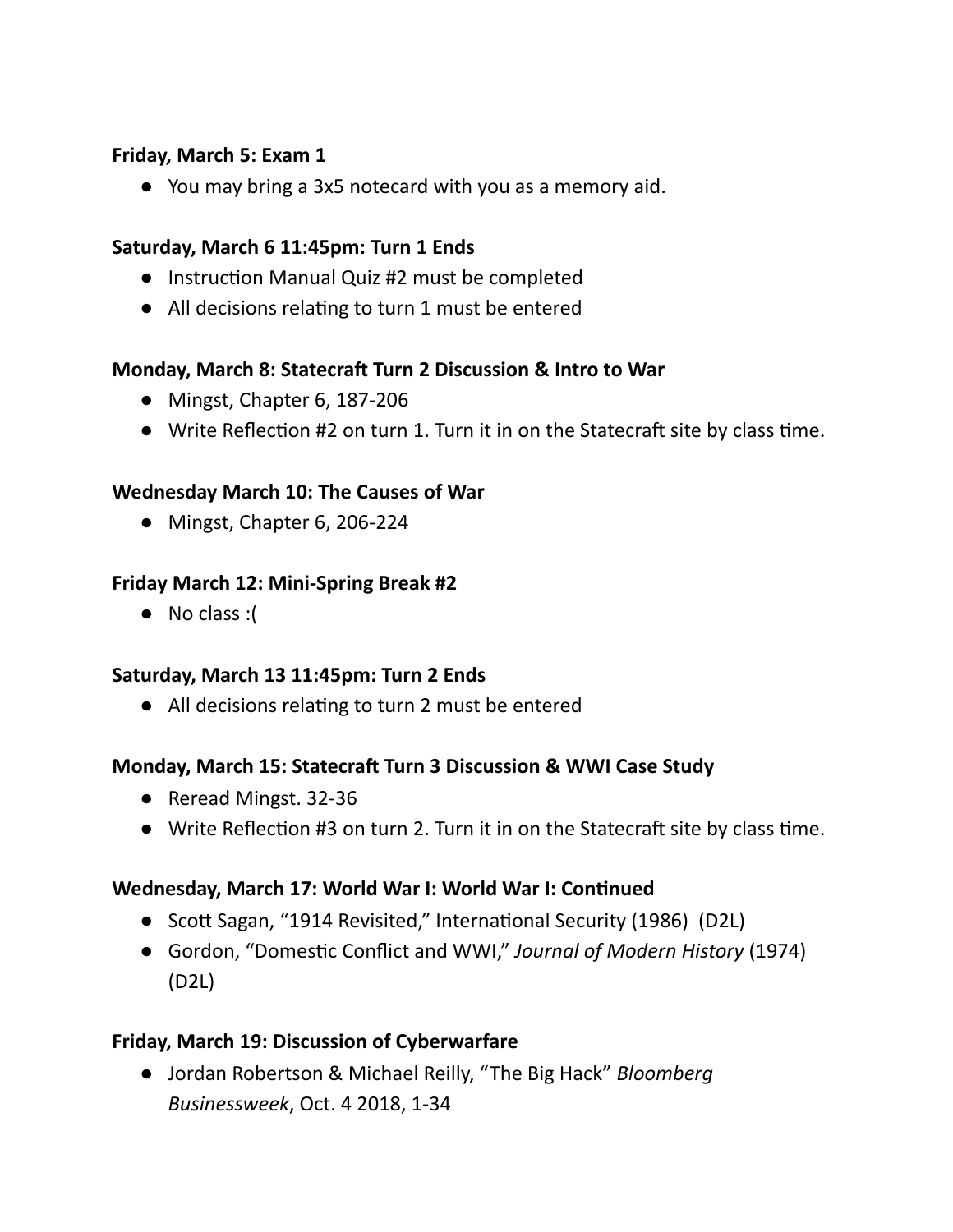- Michele Flournoy & Michael Sulmeyer, "Battlefield Internet" *Foreign Affairs* (Sep/Oct 2018), 40-46
- Robert Chesney and Danielle Citron, "Deepfakes and the New Disinformation War," Foreign Affairs Jan-Feb 2019, 147-155

#### **Saturday, March 20 11:45pm: Turn 3 Ends**

• All decisions relating to turn 3 must be entered

#### **Monday, March 22: Turn 4 Discussion & International Cooperation**

- **●** Mingst, Chapter 7, 233-246
- $\bullet$  Write Reflection #4 on turn 3. Turn it in on the Statecraft site by class time.

#### **Wednesday, March 24: International Cooperation Continued**

- William Nordhaus, "The Climate Club," *Foreign Affairs*, May/June 2020, 10-17 (D2L)
- James Baker, George Shultz, and Ted Halstead, "The Strategic Case for US Climate Leadership," *Foreign Affairs*, May/June 2020, 28-38
- Mohamed Adow, "The Climate Debt," *Foreign Affairs*, May/June 2020, 60-68

#### **Friday, March 26: International Law**

**●** Mingst, Chapter 7, 246-264

#### **Saturday March 27: Turn 4 ends**

• All decisions relating to turn 3 must be entered

#### **Monday, March 29: Turn 5 discussion & International Political Economy**

- Video: The Deceptive Promise of Free Trade
- Write Reflection #5 on turn 4. Turn it in on the Statecraft site by class time.

#### **Wednesday, March 31: International Political Economy: Ideas**

**●** Mingst, Chapter 8, 269-279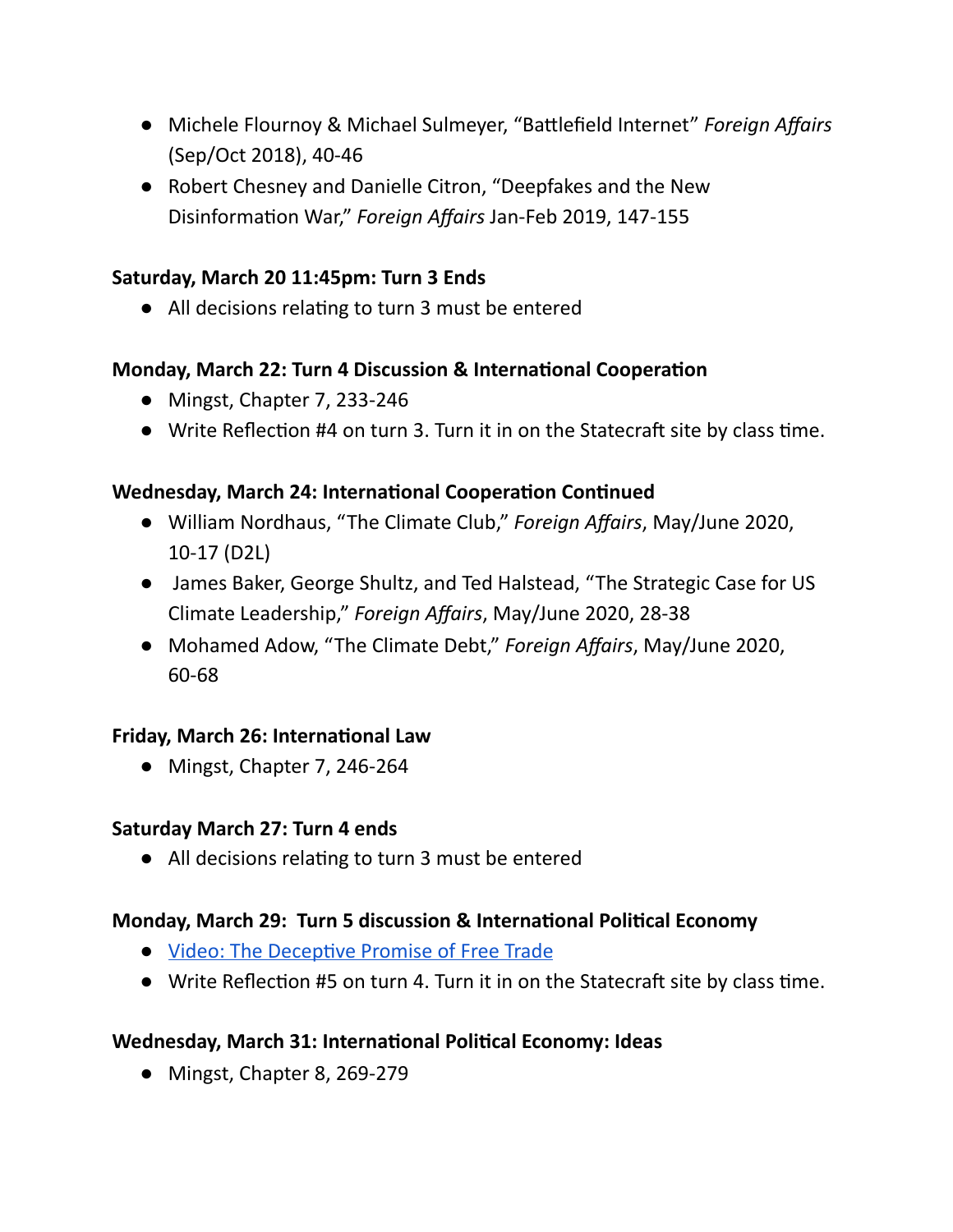#### **Friday, April 2: International Political Economy: Institutions & 21st Century Challenges**

**●** Mingst, Chapter 8, 279-317

#### **Saturday April 3: Turn 5 ends**

• All decisions relating to turn 5 must be entered

#### **Monday, April 5: Turn 6 Discussion & Contraband Capitalism**

- Phil Williams, "Transnational Organized Crime and the State" in Art & Jervis *International Politics* (Pearson, 2013) 463-476
- Peter Andreas, Gangster's Paradise, *Foreign Affairs* (2013)
- $\bullet$  Write Reflection #6 on turn 5. Turn it in on the Statecraft site by class time.

#### **Wednesday, April 7: IGOs and NGOs**

**●** Mingst, Chapter 9, 319-324

#### **Friday, April 9: Exam 2**

● A 3x5 notecard may be brought as a memory aid.

#### **Saturday April 10: Turn 6 ends**

• All decisions relating to turn 6 must be entered

#### **Monday, April 12: Turn 7 Discussion & The United Nations**

- **●** Mingst, Chapter 9, 324-340
- $\bullet$  Write Reflection #7 on turn 6. Turn it in on the Statecraft site by class time.

#### **Wednesday, April 14: The UN Continued**

● New Reading on the UN

#### **Friday, April 16: The European Union**

**●** Mingst, Chapter 9, 340-353

#### **Saturday April 17: Turn 7 ends**